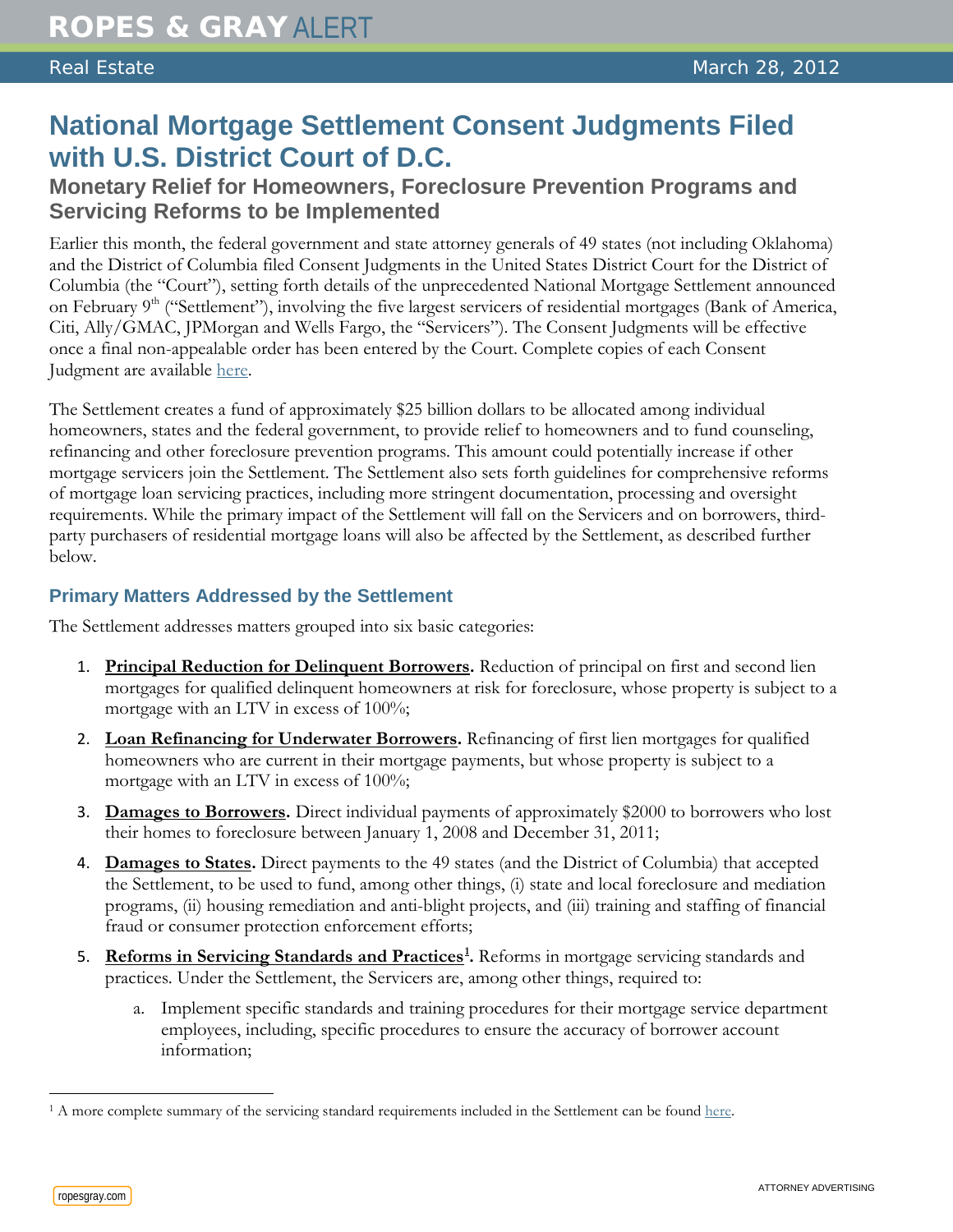- b. Provide borrowers with a single point of contact;
- c. Continue any loss mitigation program for which a borrower is under application, in an effort to avoid foreclosure actions on any such mortgage;
- d. Notify borrowers 14 days in advance that foreclosure proceedings may be instituted against them;
- e. Eliminate "robo-signing" and institute processes that ensure proper ownership of notes;
- f. Conduct quarterly self-monitoring reviews to confirm that the Servicer's behavior is in compliance with the law and the Settlement; and
- g. Provide heightened oversight of third-party service providers including "foreclosure firms, law firms, foreclosure trustees, subservicers and other agents, independent contractors, entities and third parties…that provide foreclosure, bankruptcy or mortgage servicing activities." Among other things, the Servicers are required to:
	- i. review fees and costs assessed by third party providers that are to be paid by borrowers;
	- ii. review the security of original loan documents maintained by third party providers;
	- iii. where borrowers are in bankruptcy, assess whether attorneys are timely determining whether a borrower has made a payment curing any motion for relief from stay delinquency within two business days prior to the scheduled hearing date;
	- iv. require a certification process for law firms;
	- v. ensure that attorneys are qualified to practice in the relevant jurisdiction and have adequate experience and competency; and
	- vi. ensure that foreclosure and bankruptcy counsel and foreclosure trustees have an appropriate Servicer contact.
- 6. **Monitoring and Enforcement** . Monitoring and enforcement for compliance with the Settlement by an independent monitor with penalties up to \$1,000,000 per occurrence for any uncured violation, and up to \$5,000,000 for additional occurrences of the same uncured violation.

### **Impact of Settlement on Third-Party Purchasers of Residential Mortgage Loans**

Purchasers of mortgage loans that are not parties to the Settlement will nevertheless be impacted by certain terms. For example, anyone purchasing residential mortgage loans or pools of residential mortgage loans from the Servicers should be aware that the Servicers are required to adhere to the following requirements:

- a. At the time of transfer or sale, each Servicer must inform any successor Servicer whether a loan modification is pending;
- b. Any contract for the transfer or sale of servicing rights shall obligate the successor Servicer to accept and continue processing pending loan modification requests;
- c. Any contract for the transfer or sale of servicing rights shall obligate the successor Servicer to honor trial and permanent loan modification agreements entered into by the prior Servicer; and